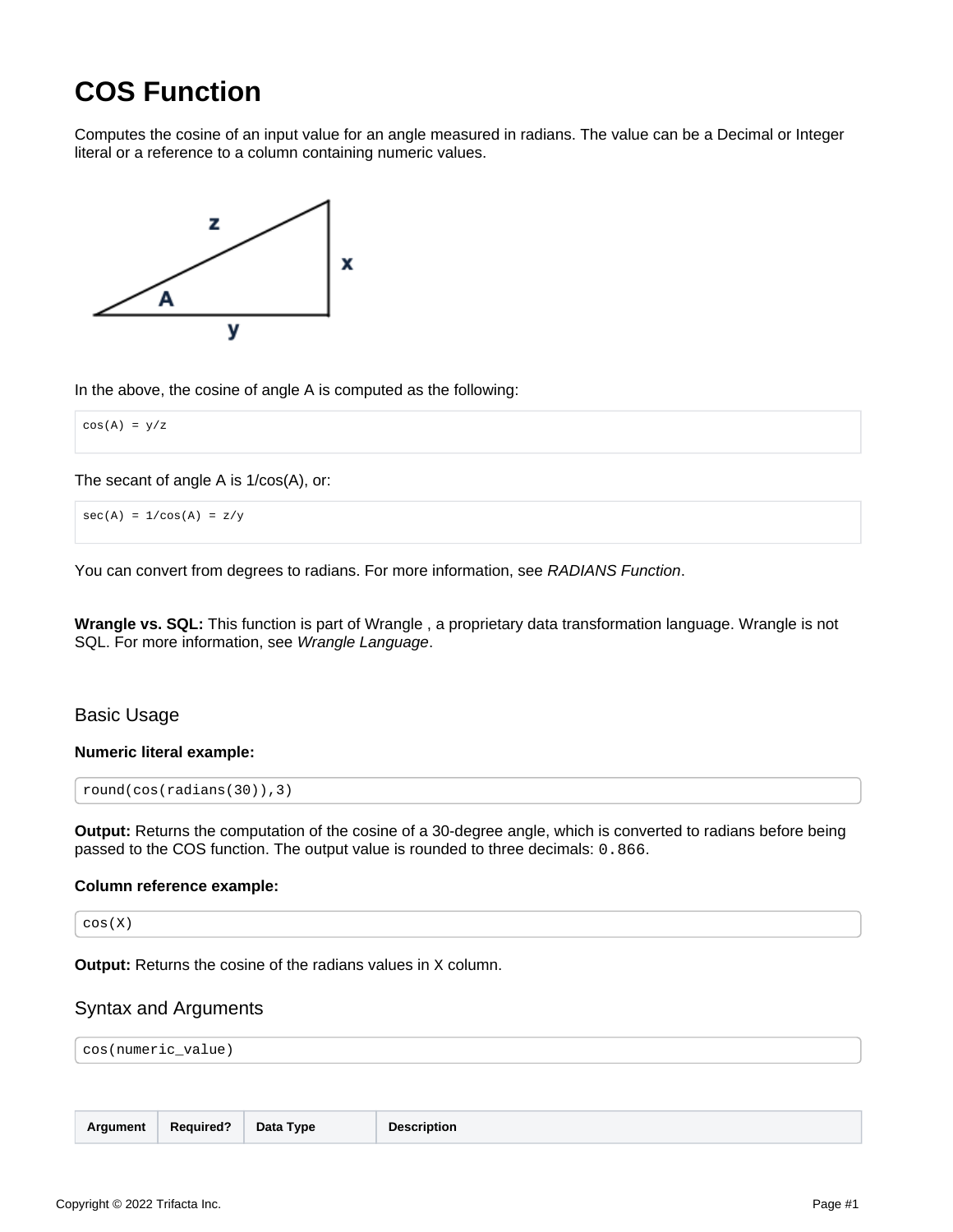| numeric val   Y | string, decimal, or | Name of column, Decimal or Integer literal, or function returning those types to apply |
|-----------------|---------------------|----------------------------------------------------------------------------------------|
| ∣ ue            | integer             | to the function                                                                        |

For more information on syntax standards, see [Language Documentation Syntax Notes](https://docs.trifacta.com/display/r087/Language+Documentation+Syntax+Notes).

#### **numeric\_value**

Name of the column, Integer or Decimal literal, or function returning that data type to apply to the function.

- Missing input values generate missing results.
- Literal numeric values should not be quoted. Quoted values are treated as strings.
- Multiple columns and wildcards are not supported.

#### **Usage Notes:**

| <b>Required?</b> | Data Type                                                     | <b>Example Value</b> |
|------------------|---------------------------------------------------------------|----------------------|
| Yes              | String (column reference) or Integer or Decimal literal   0.5 |                      |

# Examples

**Tip:** For additional examples, see [Common Tasks](https://docs.trifacta.com/display/r087/Common+Tasks).

# **Example - Trigonometry functions**

This example illustrates how to apply basic trigonometric functions to your transformations. All of the functions take inputs in radians.

- **Sine.** See [SIN Function](https://docs.trifacta.com/display/r087/SIN+Function).
- **Cosine.** See [COS Function](#page-0-0).
- **Tangent.** See [TAN Function](https://docs.trifacta.com/display/r087/TAN+Function).
- **Cotangent.** Computed as 1/TAN.
- **Secant.** Computed as 1/COS.
- **Cosecant.** Computed as 1/SIN.

#### **Source:**

In the following sample, input values are in degrees:

| X     |
|-------|
| $-30$ |
| 0     |
| 30    |
| 45    |
| 60    |
| 90    |
| 120   |
| 135   |
| 180   |
|       |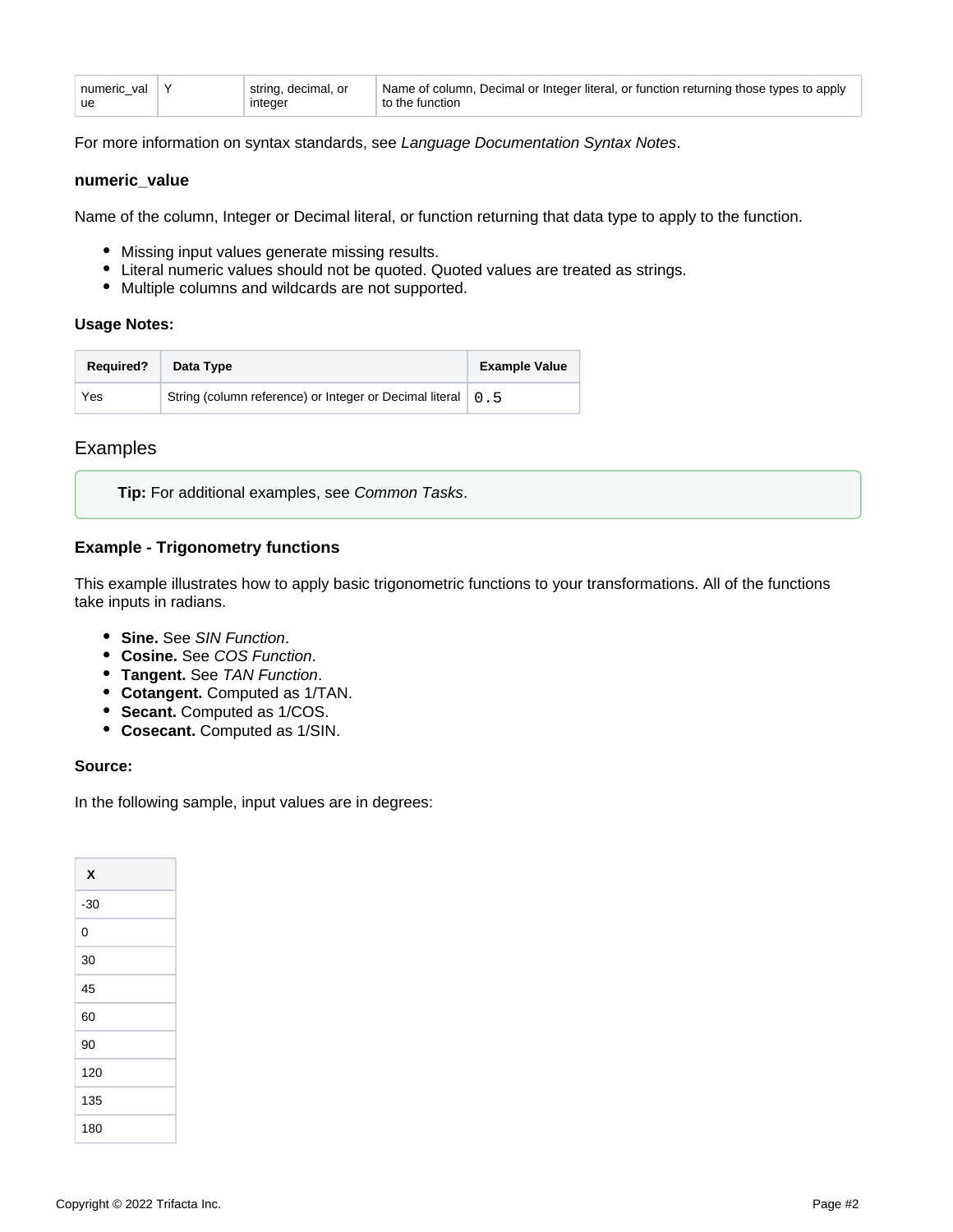# **Transformation:**

In this example, all values are rounded to three decimals for clarity.

First, the above values in degrees must be converted to radians.

| <b>Transformation Name</b>    | New formula          |
|-------------------------------|----------------------|
| Parameter: Formula type       | Single row formula   |
| Parameter: Formula            | round(radians(X), 3) |
| Parameter: New column<br>name | 'rX'                 |

#### Sine:

| <b>Transformation Name</b>           | New formula           |
|--------------------------------------|-----------------------|
| Parameter: Formula type              | Single row formula    |
| Parameter: Formula                   | round( $sin(rX)$ , 3) |
| <b>Parameter: New column</b><br>name | SINrX'                |

# Cosine:

| <b>Transformation Name</b>    | New formula        |
|-------------------------------|--------------------|
| Parameter: Formula type       | Single row formula |
| <b>Parameter: Formula</b>     | round(cos(rX), 3)  |
| Parameter: New column<br>name | 'COSrX'            |

# Tangent:

| <b>Transformation Name</b>    | New formula        |
|-------------------------------|--------------------|
| Parameter: Formula type       | Single row formula |
| Parameter: Formula            | round(tan(rX), 3)  |
| Parameter: New column<br>name | 'TANrX'            |

# Cotangent:

| <b>Transformation Name</b>    | New formula           |
|-------------------------------|-----------------------|
| Parameter: Formula type       | Single row formula    |
| <b>Parameter: Formula</b>     | round(1 / tan(rX), 3) |
| Parameter: New column<br>name | 'COTrX'               |